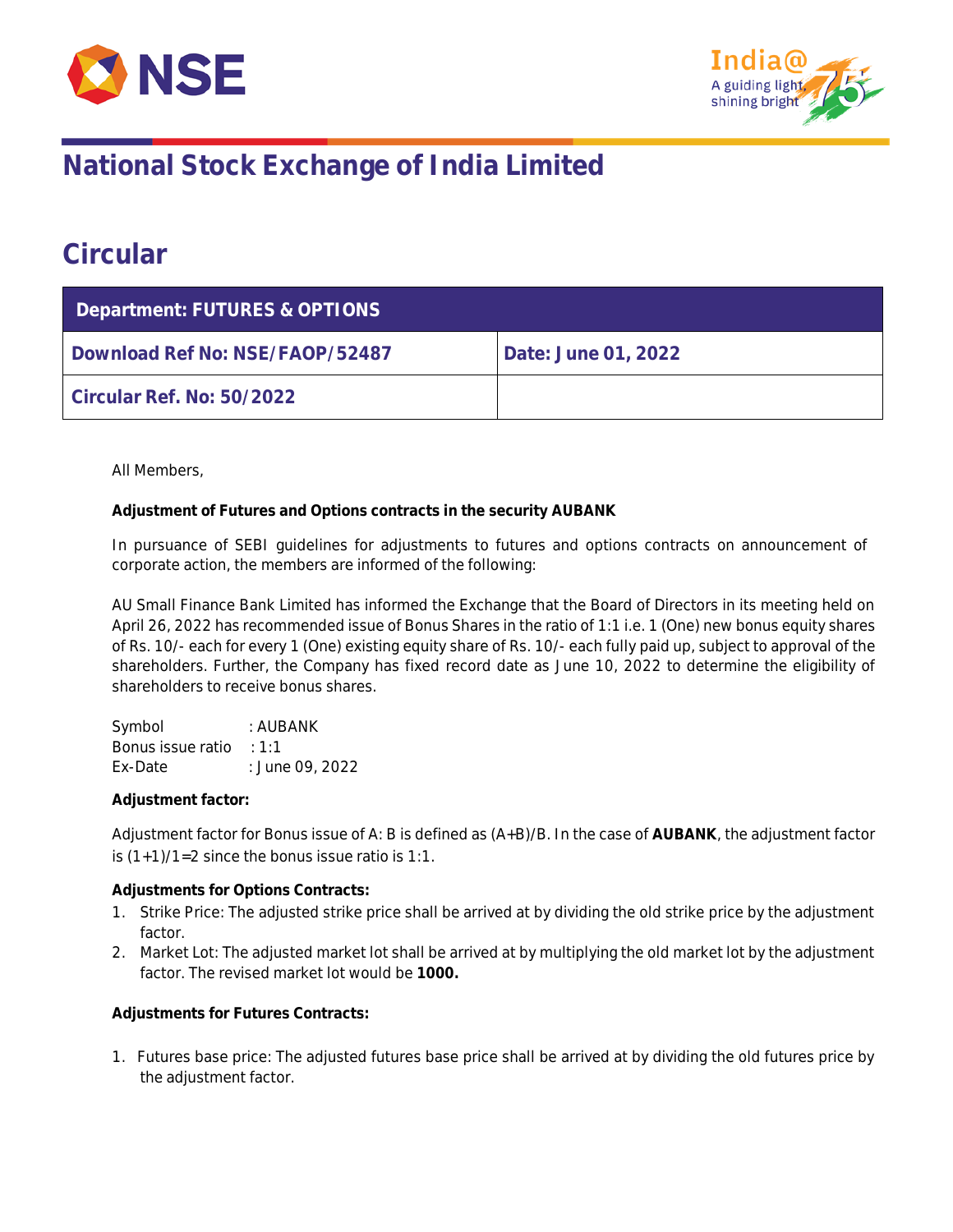

### **National Stock Exchange of India Limited**

2. Market Lot: The adjusted market lot shall be arrived at by multiplying the old market lot by the adjustment factor. The revised market lot would be **1000.**

An example of the adjustments described above is given in Annexure 1.

**The methodology for position adjustments shall be separately intimated by respective Clearing Corporation.**

The above changes shall be effective from June 09, 2022.

Members are advised to load the updated contract.gz file in the trading application before trading on June 09, 2022. This file can be obtained from the directory faoftp/faocommon on the Extranet server.

The details of the revised option strike prices, futures prices, lot size and quantity freeze limit will be informed to members separately on June 08, 2022.

**For and on behalf of National Stock Exchange of India Limited**

**Khushal Shah Associate Vice President**

| Toll Free No             | Email id       |
|--------------------------|----------------|
| 1800-266-0050 (Option 1) | msm@nse.co.in_ |